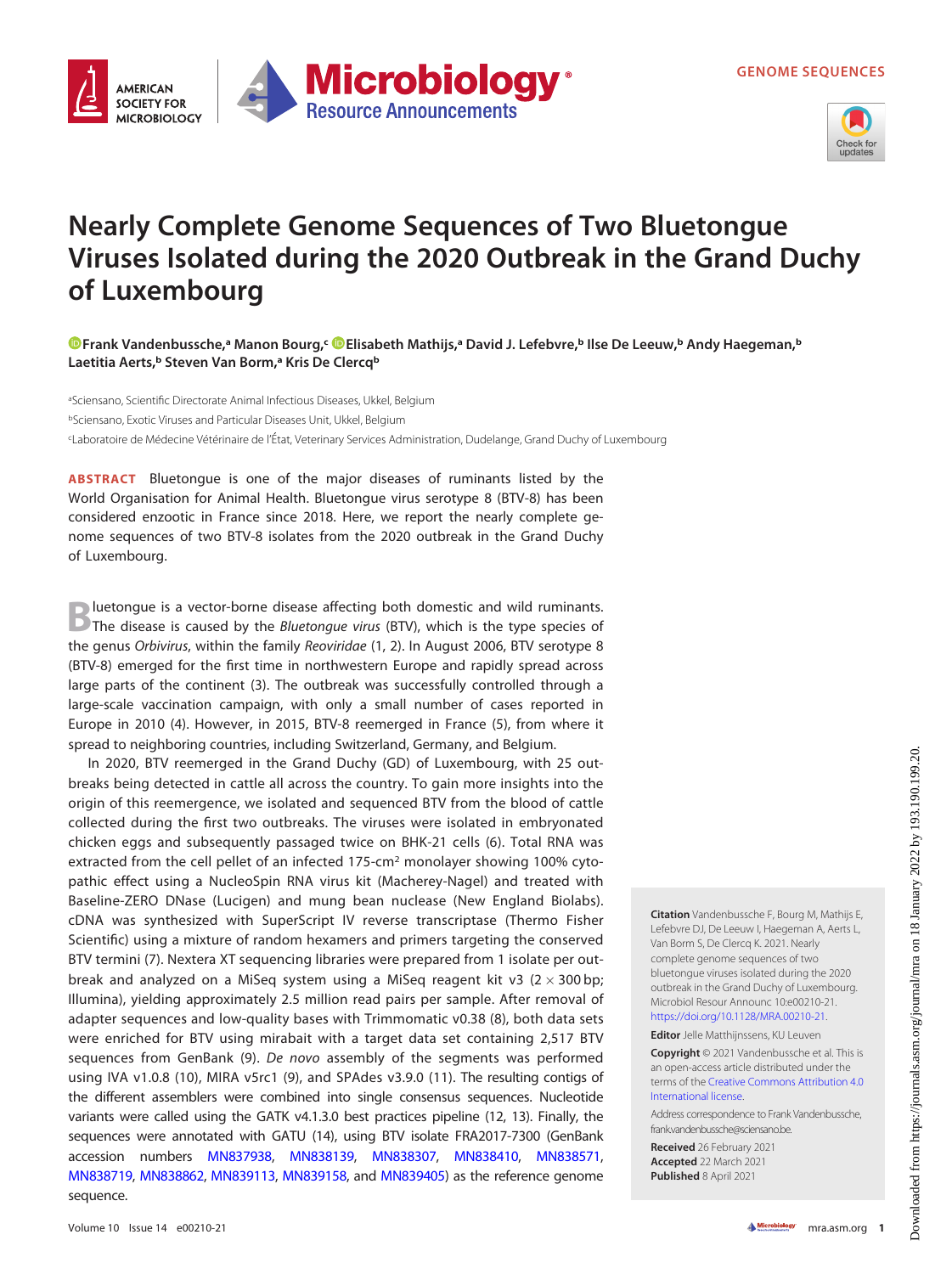| Isolate         | Segment        | Size (bp) | GC content (%) | Depth of<br>coverage $(x)$ | SNPs <sup>a</sup> (position/<br>substitution) | GenBank<br>accession no. |
|-----------------|----------------|-----------|----------------|----------------------------|-----------------------------------------------|--------------------------|
|                 |                |           |                |                            |                                               |                          |
|                 |                |           |                | $3566/G \rightarrow A$     |                                               |                          |
| $\overline{2}$  | 2,939          | 42.67     | 1,662          | $281/C \rightarrow T$      | MW528438                                      |                          |
|                 |                |           |                | $2051/T \rightarrow C$     |                                               |                          |
|                 |                |           |                | $2663/A \rightarrow G$     |                                               |                          |
|                 |                |           |                | 2901/T→K                   |                                               |                          |
| 3               | 2,772          | 43.58     | 1,826          | $1777/C \rightarrow T$     | MW528439                                      |                          |
|                 |                |           |                | $2327/C \rightarrow T$     |                                               |                          |
|                 |                |           |                | $2627/G \rightarrow A$     |                                               |                          |
| 4               | 1,981          | 43.61     | 1,994          | $354/G \rightarrow R$      | MW528440                                      |                          |
|                 |                |           |                | $1278/A \rightarrow G$     |                                               |                          |
|                 |                |           |                | $1511/G \rightarrow C$     |                                               |                          |
|                 |                |           |                | $1625/G \rightarrow A$     |                                               |                          |
| 5               | 1,776          | 45.50     | 1,832          | 879/G $\rightarrow$ A      | MW528441                                      |                          |
| 6               | 1,637          | 44.04     | 2,447          | $26/A \rightarrow G$       | MW528442                                      |                          |
|                 |                |           |                | $480/C \rightarrow A$      |                                               |                          |
|                 |                |           |                | $729/A \rightarrow G$      |                                               |                          |
| $\overline{7}$  | 1,156          | 46.54     | 1,850          | $746/C \rightarrow T$      | MW528443                                      |                          |
|                 |                |           |                | $1061/T \rightarrow W$     |                                               |                          |
| $\,8\,$         | 1,125          | 45.24     | 2,584          |                            | MW528444                                      |                          |
| 9               | 843            | 49.67     | 2,385          | 843/T $\rightarrow$ C      | MW528445                                      |                          |
| 10              | 822            | 45.86     | 1,173          |                            | MW528446                                      |                          |
| BTV8/LUX/2020/2 | $\mathbf{1}$   | 3,944     | 42.24          | 14,223                     | $1571/A \rightarrow G$                        | MW528447                 |
|                 |                |           |                |                            | $3566/G \rightarrow A$                        |                          |
|                 | $\overline{2}$ | 2,939     | 42.57          | 15,327                     | $281/C \rightarrow T$                         | MW528448                 |
|                 |                |           |                |                            | 688/A $\rightarrow$ R                         |                          |
|                 |                |           |                |                            | $1540/G \rightarrow A$                        |                          |
|                 |                |           |                |                            | $1783/C \rightarrow T$                        |                          |
|                 |                |           |                |                            | 1948/C→T                                      |                          |
|                 |                |           |                |                            | $2051/T \rightarrow C$                        |                          |
|                 |                |           |                |                            | $2663/A \rightarrow G$                        |                          |
|                 |                |           |                |                            | 2901/T→K                                      |                          |
|                 | 3              | 2,772     | 43.54          | 17,384                     | $1777/C \rightarrow T$                        | MW528449                 |
|                 |                |           |                |                            | $2086/C \rightarrow Y$                        |                          |
|                 |                |           |                |                            | $2327/C \rightarrow T$                        |                          |
|                 |                |           |                |                            | $2627/G \rightarrow A$                        |                          |
|                 | 4              | 1,981     | 43.66          | 18,194                     | $1278/A \rightarrow G$                        | MW528450                 |
|                 |                |           |                |                            | $1511/G \rightarrow C$                        |                          |
|                 |                |           |                |                            | $1625/G \rightarrow A$                        |                          |
|                 | $\sqrt{5}$     | 1,776     | 45.55          | 16,824                     |                                               | MW528451                 |
|                 | 6              | 1,637     | 43.98          | 22,451                     | $480/C \rightarrow A$                         | MW528452                 |
|                 |                |           |                |                            | $729/A \rightarrow G$                         |                          |
|                 |                |           |                |                            | $1455/T \rightarrow Y$                        |                          |
|                 | $\overline{7}$ | 1,156     | 46.54          | 17,146                     | $746/C \rightarrow T$                         | MW528453                 |
|                 | $\,8\,$        | 1,125     | 45.24          | 22,406                     | $58/T \rightarrow C$                          | MW528454                 |
|                 |                |           |                |                            | $623/G \rightarrow A$                         |                          |
|                 | 9              | 1,049     | 49.67          | 22,006                     | 843/T $\rightarrow$ C                         | MW528455                 |
|                 | 10             | 822       | 45.86          | 10,389                     |                                               | MW528456                 |

<span id="page-1-0"></span>TABLE 1 Summary of the assembly results of the BTV8/LUX/2020/1 and BTV8/LUX/2020/2 data sets and comparison with BTV isolate FRA2017-7300

<sup>a</sup> Nonsynonymous substitutions are shown in bold. SNPs, single nucleotide polymorphisms.

Although only 14 to 39% of the total reads were derived from BTV, we were able to reconstruct complete genome sequences with a high depth of coverage for both data sets [\(Table 1](#page-1-0)). Comparison of the genome segments revealed that the isolates are closely related with identities at the nucleotide level ranging from 99.82 to 100.00%. We also compared the genome segments with other BTV segments from publicly available databases. BLAST analysis showed that all the segments are closely related to recent BTV-8 isolates from France, with BTV isolate FRA2017-7300 displaying the highest percent identity (BTV8/LUX/2020/1, 99.80 to 100.00%; BTV8/LUX/2020/2, 99.73 to 100.00%). As expected, we observed the highest number of differences in segment 2,